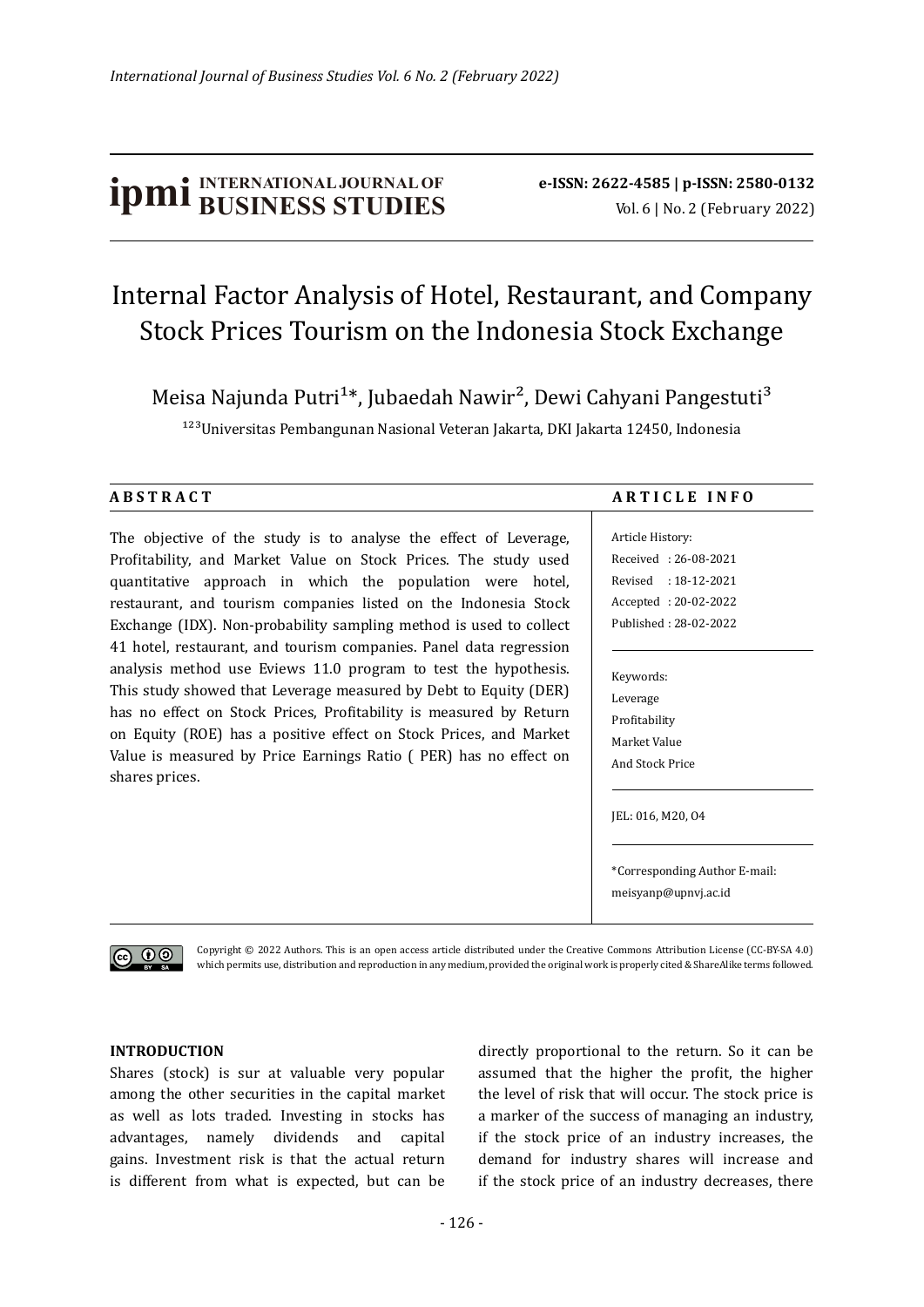will be more offers for industry shares. It can be assumed that stock prices can play an important role in the assessment of the industry in the eyes of investors.

Hotel, restaurant and tourism companies are the fastest growing sub-sectors in the world. In some countries this sector ranks first in contributing foreign exchange for their country. Because it is considered to have a very large opportunity that has the potential to increase the income of a country. Indonesia is a country that has natural beauty and cultural diversity which makes it one of the most popular tourist destinations for tourists to visit. So it is very meaningful for economic development and citizen empowerment. The government continues to strive to improve the performance of the hotel, restaurant and tourism sectors by creating 10 superior tourism destinations, including Lake Toba, Labuan Bajo, and Borobudur Temple. However, this effort stumbled in early 2020 after the corona virus outbreak. Stocks in the hotel, restaurant and tourism sectors have been hit hard by the coronavirus pandemic. Compared to stocks in the consumer, banking and construction sectors. Because most people postpone vacation plans and there are restrictions on flying in several countries. This could potentially result in a default on the obligation.

Internal factors are those that come from within the company which is managed by the company's management itself. Internal factors in the form of information that has been published and listed on the IDX, especially information that can affect stock prices. Internal factors can be obtained by conducting analysis, namely fundamental analysis and technical analysis. Fundamental analysis can be done using the ratio analysis method. Financial ratio analysis is a way to assess whether �inancial information can predict stock prices. The financial ratios used are leverage ratios, pro�itability ratios, and market value ratios obtained from financial statements.

The leverage ratio serves to calculate the company's activities �inanced by debt. DER (Debt to Equity Ratio) is one of the leverage measurement tools in the company's financial statements so that it can calculate debt that can be financed with equity. The higher the DER, the higher the company is financed from debt. This statement is supported by the results of research by Rahmad Junaidi (2019) which states that DER has an effect on stock prices. And supported by research Natalia, Arie, Melvina, Jenni, and Kelin (2020) stated that DER has an effect on stock prices.

The profitability ratio is to show the success of the company in getting pro�it from the use of capital in one period. ROE (Return on Equity) is a measure of profitability contained in the financial statements so as to show the efficiency of the use of equity. The higher the ROE, the higher the profit earned by investors so that the company's shares are increasingly in demand which can affect the increase in stock prices. The statement above is supported by the research results of Meidy Izzatun Nikmah (2018) that ROE has an effect on stock prices. And supported by research by Ni Putu Alma Kalya Almira and Ni Luh Putu Wiagustini (2020) stated that ROE has a significant effect on stock prices.

The market value ratio is a combination of stock price with profit, cash flow, and book value of the company to measure the company's ability to create market value. Price Earning Ratio is an indicator in predicting the position of the company's stock price in order to find out the benefits that can be enjoyed by investors from the invested capital, so that PER is the best indicator for investors to predict the company's performance. If the PER increases, the interest of investors in investing will also increase which can make the stock price also increase. This statement is supported by the results of research by Pande Widya Rahmadewi & Nyoman Abundanti (2018) which states that PER has a positive effect on stock prices. And it is supported by the research results of Reza Octovian and Sahrunisa (2020) stating that PER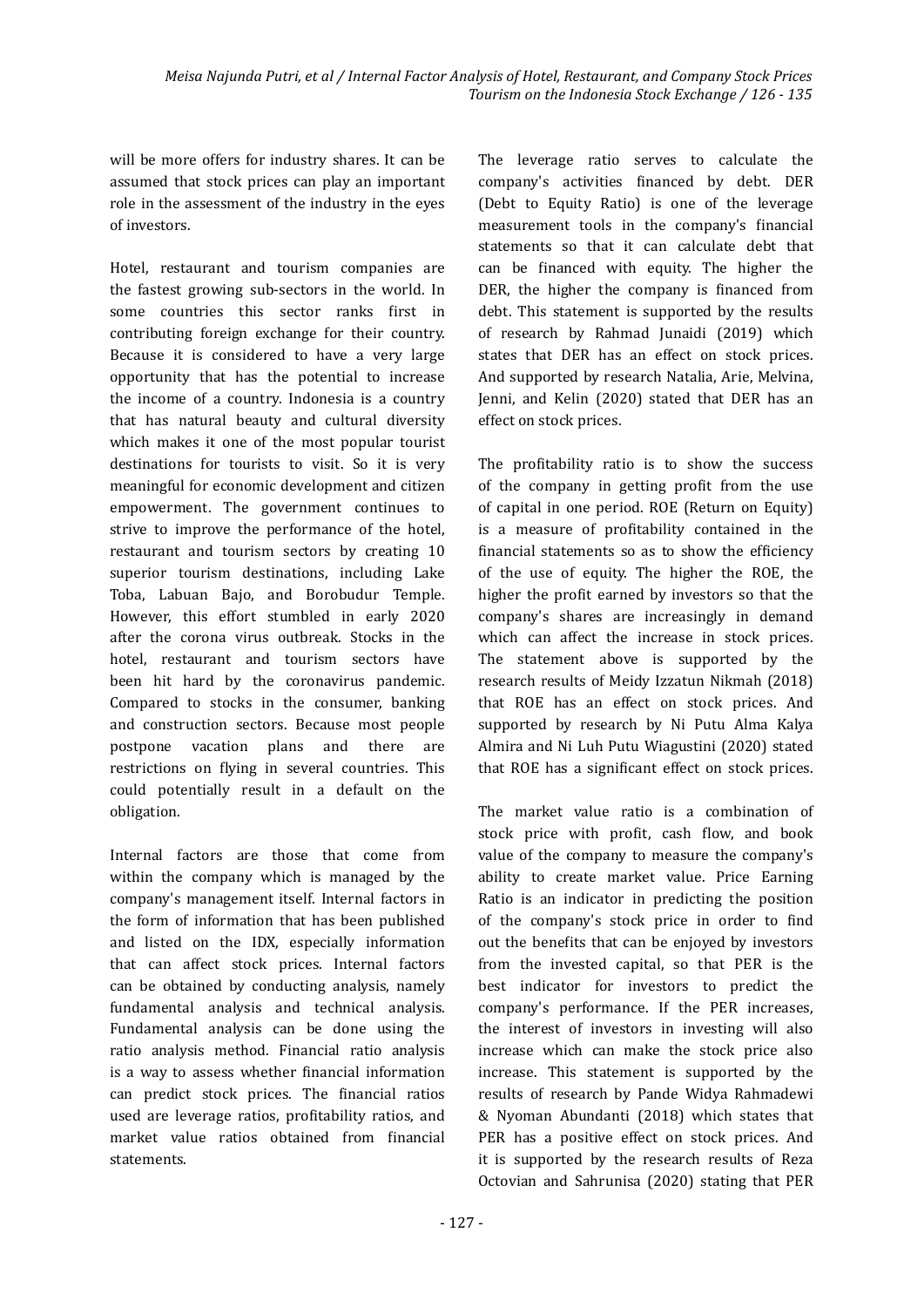has an effect on stock prices.

Pen tingnya do research because many are non miripan between studies that have been done with the theories related to the stock price. By because it contained the formulation of the following issues: whether the ratio of leverage, profitability, and market value on stock prices ?. And obtained the research objective, is to determine the effect of leverage ratios, profitability, and market value affect stock prices.

#### **LITERATURE REVIEW Signaling Theory**

Signaling theory was introduced by Spence in his Job Market Signaling research in 1973. Spence argues that signals provide a signal by how a company provides relevant signals or information. The information provided by the company will provide a signal for making investment decisions. If the signal is positive, it is expected that the market will accept it. When the signal is given, investors must analyze the information as good news or bad news (Weka, 2020, pp. 30–31).

#### **Share**

Stocks are the most favored securities by investors, because they have advantages, namely dividends and capital gains. According to Fred and Copeland (Rimbani, 2016, p. 185) shares are someone's ownership of a company. Stocks can be used to achieve investment goals, namely (Cahyani & Winarto, 2017) as a value where investors rely on the safety of the principal to get blue chip shares and non-speculative shares, as well as for capital where investors will invest more than one period, commonly called long term, in order to obtain capital gains or dividends; and as a source of high yielding income.

The stock price or market value is the sacrifice of investors in the ownership of the company. According to Jogiyanto (Meyliana, 2018, p. 28) stock prices are prices that occur on the stock market set by market participants based on the demand and supply of shares in the capital market. Before buying a stock, investors will analyze the condition of the company where the stock price represents the condition of the company. After conducting the analysis, investors will decide to sell or buy shares (pangestuti, 2016, p. 84). Share prices can be divided into 3 (three), namely:

- 1. Nominal Price, is the price per share issued and has been determined by the company.
- 2. Base Price, is the price at the time the shares were first listed on the stock exchange and determined by the underwriter and the company. Market Price, is the actual price that has been determined from the ongoing market or the closed market (closing price).

#### **Leverage**

Leverage is to assess the company's success in paying off all its obligations. As for this research, leverage is measured using the Debt to Equity Ratio, where DER is to measure how much debt is used to finance the company and the ability to pay obligations with equity. The higher the DER, the smaller the capital used as collateral for debt. The unit of measurement for DER is in times or percentages, the formula is as follows:

$$
DER = \frac{Total Utang}{Total Equity} \times 100\%
$$

#### **Pro�itability**

Profitability is for men use values the company's success in getting profit. It is measured by Return on Equity (ROE) to assess profitability. Where ROE explains the company's success in allocating equity to gain pro�it on the company's equity contribution. The unit of measurement for ROE is in percentage, with the following formula:

$$
ROE = \frac{Laba Bersih}{Total Equity} \times 100\%
$$

#### **Market Value**

The market value is for men use values the company's success in generating market value above the cost of the investment. This study uses market value with Price Earnings Ratio (PER). The higher the earnings per share, the higher the interest in the stock which causes the stock price to rise and vice versa. The formula is as follows: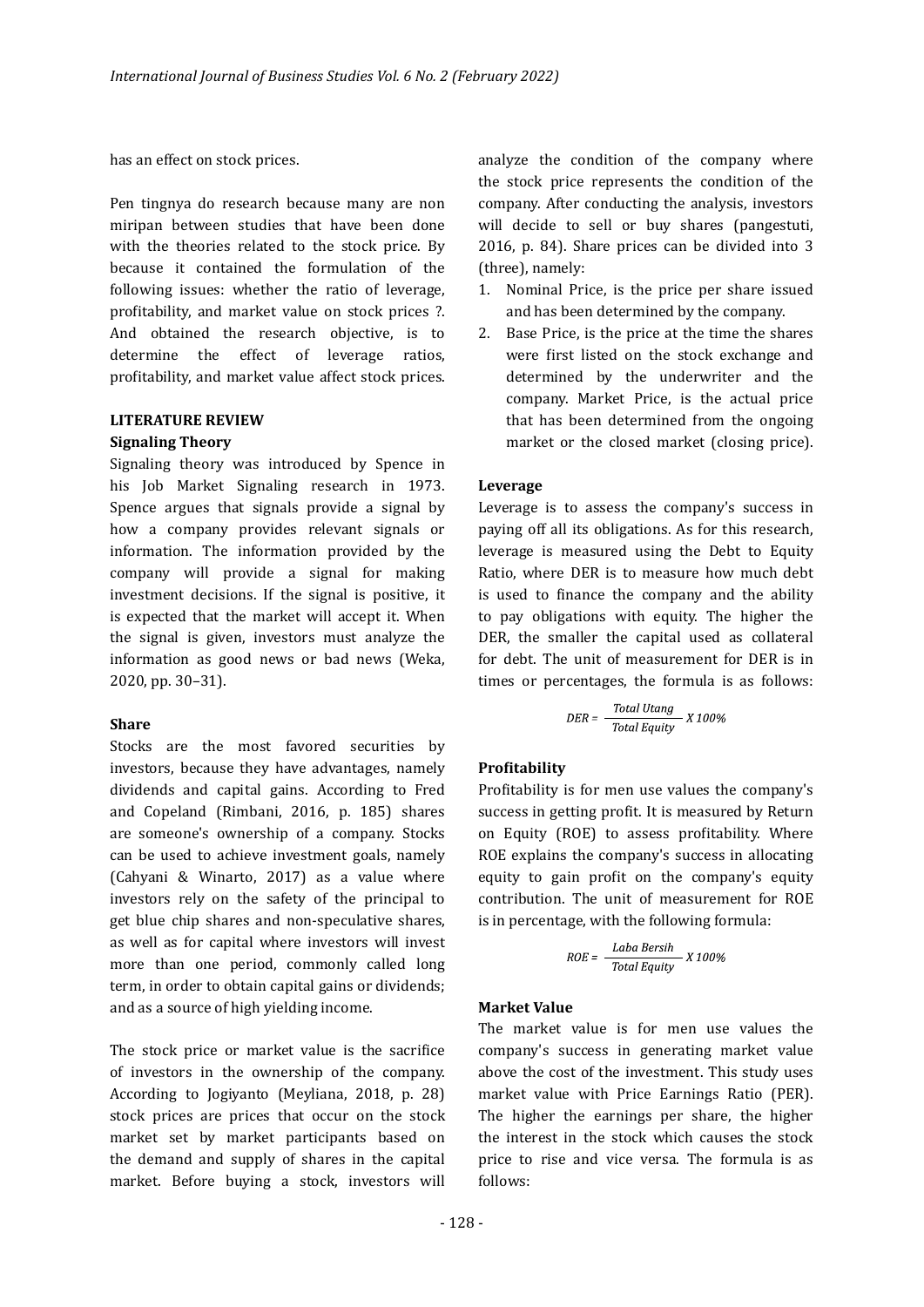

Figure 1. Research Design

#### **Leverage and Stock Price**

Leverage functions to measure the extent to which the company's activities are financed by debt and describe the ability to pay obligations (Kasmir, 2019, p. 112). DER (Debt to Equity) is a measuring tool for assessing debt with equity. The higher the DER, the smaller the own capital that is used as collateral to pay debts. So that DER is more effective in measuring the extent to which the company is �inanced by debt and describes the company's ability to pay debts. The effect of leverage (DER) on stock prices based on the results of Alfrida Rianisari's research (2018) results in the leverage ratio (DER) having an effect on stock prices. And supported by research by Dede Hertina (2020), Dewi Cahyani (2016), Dewi Kusuma Wardani (2016), Hilmi (2016), M. Aryo (2018), Natalia (2020), Sitti Murniati (2016), Noerlita (2017), and Reza Octovian (2020) resulted in DER having an effect on stock prices. With the hypothesis, namely H1: Leverage (DER) has an effect on stock prices.

#### **Pro�itability and Stock Price**

Profitability calculates the success of the company generating pro�its and can increase the level of company effectiveness. ROE 0 is one of the ways to assess pro�itability ratios. ROE explains the company's efficiency in the use of its own capital. If the ROE is high, the higher the net pro�it generated and vice versa. So that the company's shares are increasingly in demand by investors which can affect the increase in stock prices.

The effect of ROE on stock prices is based on the results of Alfrida Rianisari's research (2018) with ROE results affecting stock prices. And the same with the research results of Alma Kalya Almira, et al (2020), Budiyono (2019), Diko (2016), Dwi Meilvisavita (2020), Greydi (2021), Hendra (2017), Jaqualine (2016), Karnawi (2017), M. Aryo (2018), Nita (2016), Raga (2020) and Yuli (2019) stated that ROE has an effect on stock prices. By hypothesis H2: Profitability (ROE) effect on stock price.

#### **Market Value and Stock Price**

Market value is used for companies that have gone public, this ratio can describe the company's position in the industry (Sirait, 2019, p. 154). Price Earnings Ratio (PER) is one of the tools to measure the market value ratio. PER measures net income against the company's market share price. If the PER is high, the demand for shares will increase so that it will affect the share price which also goes up and vice versa. So that PER is more effective in measuring the pro�it per share received against the company's market share price. The effect of PER on stock prices based on the results of research by Pande Widya, et al (2018) that PER has a significant effect on stock prices. And supported by the research results of Reza Octovian (2020), Puput (2020), Kadek, et al (2020), Diko (2016), and Indah (2019) stating that PER has a significant effect on stock prices. With the hypothesis, namely H3: Market Value (PER) has an effect on stock prices.

#### **RESEARCH METHODOLOGY**

#### **Population and Research Sample**

The population is an object that has certain characteristics that are determined, researched, and conclusions are drawn. The population of this study are hotel, restaurant, and tourism companies listed on the IDX during 2018-2020. The technique of returning the sample with a nonprobability sampling technique using a saturated sample, there are 41 companies.

#### **Data Collection Technique**

Using secondary data that is quantitative. Which originated in the annul report as balance sheet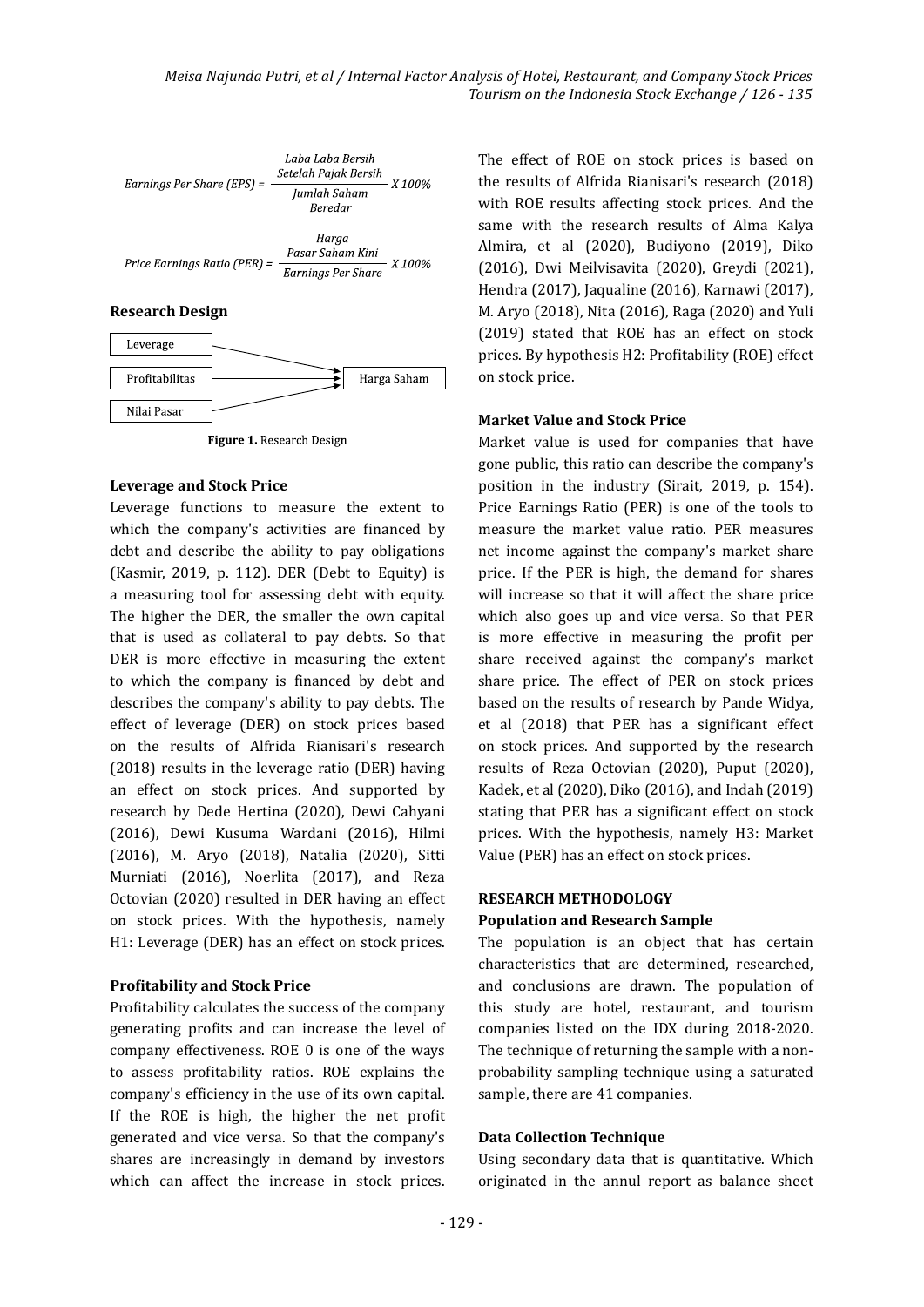and income statement were me Milki bond with the study variables. Information obtained through the official web BEI is www.idx.co.id. Techniques of data collection by using the research literature and documentation.

#### **Data Analysis Technique**

This research utilizes Microsoft Office Excel 2010 and E-views 11.0 with panel data regression analysis method using time series and cross section data. There are 3 methods in the panel data method including the following:

1. Common Effect Model (CEM), is a combination of all time series and cross section data. Panel data regression models, namely:

 $Yt = \beta 1 + \beta 2 + \beta 3X3it + ... + \beta nXnit + \varepsilon it$ 

2. Fixed Effect Model (FEM), which is adding a dummy model to the panel data, taking into account the possibility of researchers facing the omitted-varables problem, which brings changes to the intercept time series or cross section. Panel data regression models, namely:

 $Yt = \alpha 1 + \alpha 2D2 + ... + \alpha nDn + \beta 2X2it + ... + \beta nXnit + \epsilon ti$ 

3. Random o Effect Model (REM), calculates the error from the panel data using the least square method. Panel data regression models, namely:

 $Yt = \alpha + \beta 1X2t + \beta 3X3t + ... \beta nXmit + \mu t + \varepsilon t$ 

To determine the right model between CEM and FEM can melakukan test F-chow, and then to determine the model of REM and FEM can do the test Hau SMAN, and to determine the model of REM and CEM can perform tests Lagrange Multiplier. In this study, the hypothesis test used is the partial test (t-test) and the coefficient of determination test  $(R<sup>2</sup>)$ .

#### **RESULTS AND DISCUSSION**

#### **Panel Data Regression Analysis Method**

In estimating the regression model, there are tests carried out to determine, namely the F-Chow test, Haussman test, and Lagrange Multiplier test.

#### **F-Chow Uji Test**

The F-Chow test was conducted to see which model is right between CEM vs FEM. With the F-Chow test hypothesis.

 $H_0 =$  Common Effect Model (CEM)

 $H_1$  = Fixed Effect Model (FEM)

Based on the hypothesis above, then  $H_0$  is accepted if the probability value of Chi-Square Cross-Section >0.05 and  $H_0$  is rejected if the probability value of Cross-Section Chi-Square  $is < 0.05$ .

Table 1 Results E-Chow Test

| <b>Effects Test</b>      | <b>Statistics</b> | df      | Prob.  |
|--------------------------|-------------------|---------|--------|
| Cross-section F          | 22.541436         | (38.56) | 0.0000 |
| Cross-section Chi-square | 273.509976        | 38      | 0.0000 |

Source: Eviews 11.0 (data processed)

In table 1, the probability values Cross-section Chi-square in the research of 0.0000 <0.05, then  $H_0$  is rejected and  $H_1$  accepted that the model used is FEM. Therefore, the Haussman test is then carried out.

#### **Haussman Test**

The Hausman test was conducted to see which model is right between FEM vs REM. With the Haussman test hypothesis .

 $H<sub>0</sub>$  = Random Effect Model (REM )

 $H_1$  = Fixed Effect Model (FEM)

Based on the hypothesis above, then  $H_0$  is accepted if the probability value of Cross Section Random is  $>0.05$  and  $H_0$  is rejected if the probability value of Cross Section Random  $is < 0.05$ .

Table 2. Results Haussman Test

| <b>Test Summary</b>                  | Chi-Sq. Statistics Chi-Sq. df Prob. |   |        |
|--------------------------------------|-------------------------------------|---|--------|
| Cross-section random                 | 3.303424                            | 2 | 0.3472 |
| Source: Eviews 11.0 (data processed) |                                     |   |        |

Based on table 2, the probability value of Cross Section Random in this study is 0.3472 >0.05, then  $H_0$  is accepted and  $H_1$  is rejected so that the model used is REM. So that the Lagrange Multiplier test is then carried out.

#### **Lagrange Multiplier Test**

The Lagrange Multiplier test was conducted to see which model is right between CEM vs REM.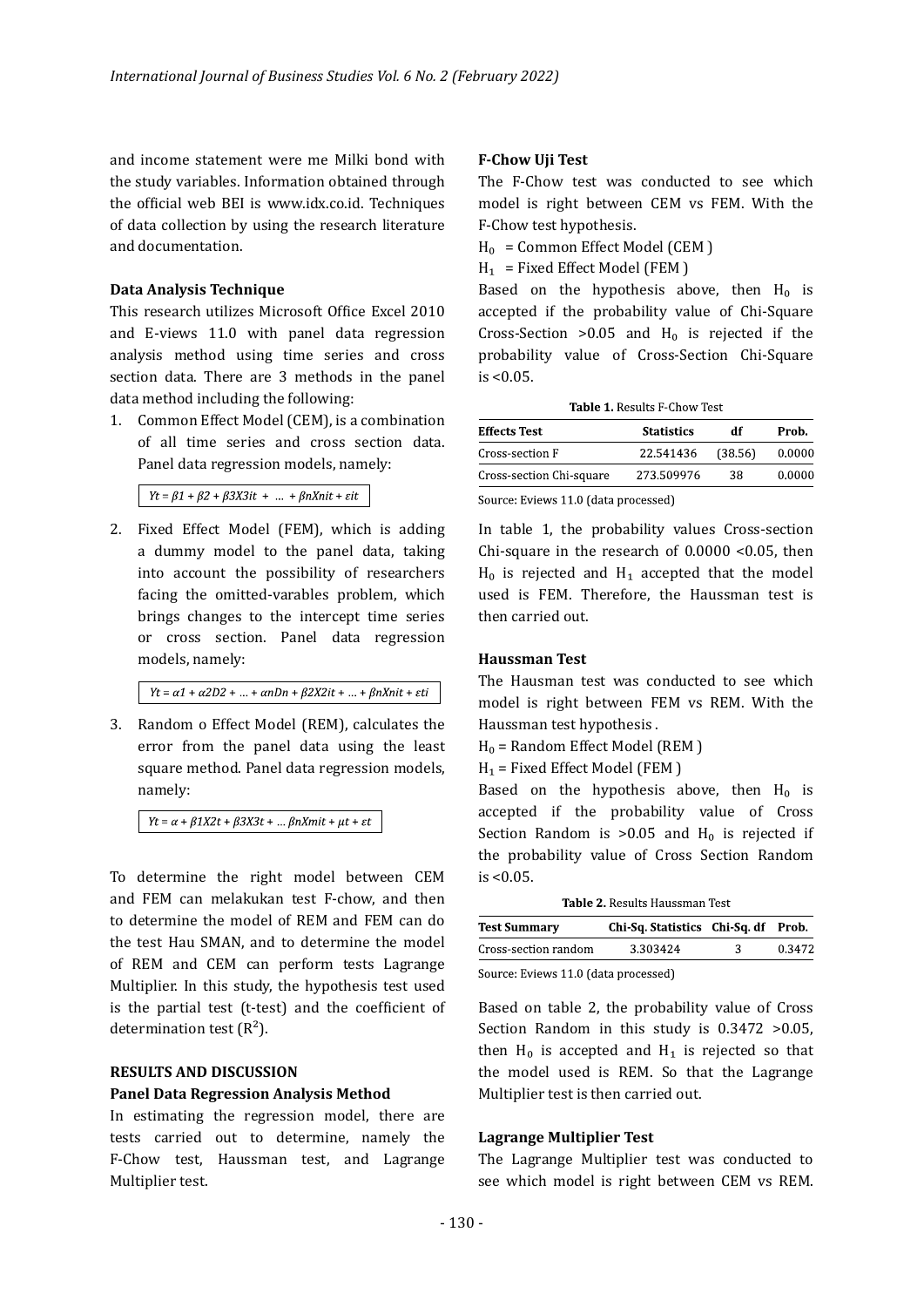With the Lagrange Multiplier test hypothesis.  $H_0 =$  Common Effect Model (CEM)

 $H_1$  = Random Effect Model (REM)

Based on the hypothesis above, then  $H_0$  is accepted if the probability value of Cross-Section  $>0.05$  and H<sub>0</sub> is rejected if the probability value of Cross-Section <0.05.

Table 3. Results Lagrange Multiplier Test

|                      | Cross-<br>section | <b>Test Hypothesis</b><br>is Time | Both     |
|----------------------|-------------------|-----------------------------------|----------|
| <b>Breusch-Pagan</b> | 84.31552          | 0.110955                          | 84.42648 |
|                      | (0.0000)          | (0.7391)                          | (0.0000) |

Source: Eviews 11.0 (data processed)

In Table 3, the value of the probability of crosssection in this study  $0.0000 < 0.05$ , then  $H_0$  is rejected and  $H_1$  accepted that the model that is used is REM.

#### **Panel Data Regression Analysis**

Based on the model test results that have been carried out, it can be concluded that the REM is used in this study.

| Variable   | Coefficient | <b>Std.Error</b> | t-Statistic | Prob.  |
|------------|-------------|------------------|-------------|--------|
| C          | 585.9499    | 196.999          | 2.978902    | 0.0037 |
| <b>DER</b> | 175.5942    | 114.1478         | 1.538306    | 0.1273 |
| ROE        | 9.328493    | 3.419193         | 2.728273    | 0.0076 |
| <b>PER</b> | $-0.058000$ | 0.077259         | $-0.750725$ | 0.4547 |

Table 4. Results of Panel Data Regression Analysis

Source: Eviews 11.0 (data processed)

Based on the results of the panel data regression model testing, the regression equation can be written as follows:

SHARE PRICE = 585.9499 + 175.5942DER + 9.328493ROE – 0.058000PER

From the regression equation above, it can be described as follows:

- a. On the results of the regression test, it is known that the constant value is 585.9499. It can be concluded that if the value of the variable Leverage (DER), Profitability (ROE), and Market Value (PER) is 0 (zero), then the Stock Price of the hotel, restaurant, and tourism sub-sector companies listed on the IDX is 585.9499 units.
- b. Leverage expressed through DER shows

a positive direction of 175.5942, so that each DER has increased by one (assuming that the coefficients of other variables remain or do not change), then the Stock Price has increased by 175.5942.

- c. Pro�itability expressed through ROE shows a positive direction of 9.328493, so that each ROE increases by one (assuming that the coefficients of other variables remain or do not change), then the Stock Price has increased by 9.328493.
- d. The Market Value expressed through the Price Earnings Ratio (PER) shows a negative direction of-0.058000, so that each PER has increased by one (assuming that the coefficients of other variables remain or do not change), then the Stock Price has decreased by 0.058000.

#### **Hypothesis Testing**

*t-test*

Test the hypothesis using the t-test for the purpose of influence the independent variable in pars ial on the dependent variable. The t-test is measured as follows:

- a. The probability of <0.05 then  $H_0$  is rejected and  $H_1$  accepted, it means a significant independent variable on the dependent variable.
- b. Probability > 0.05 then  $H_0$  is accepted and  $H_1$ is accepted, meaning that the independent variable is not significant to the dependent variable.

For m engetahui effect, by comparing trabel with thitung. If ttabel > thitung then  $H_0$  accepted  $H_a$  rejected, whereas if ttabel  $\lt$  thitung, then H<sub>0</sub> is rejected and Ha accepted. To find out the ttabel, it can be seen through the statistical table at a significance of 0.05 with df, namely:  $df = (N - K) - 1$ .

Table 5. t test results

| Variable | Coefficient | <b>Std.Error</b> | t-Statistic | Prob.  |
|----------|-------------|------------------|-------------|--------|
| C        | 585.9499    | 196.999          | 2.978902    | 0.0037 |
| DER      | 175.5942    | 114.1478         | 1.538306    | 0.1273 |
| ROE      | 9.328493    | 3.419193         | 2.728273    | 0.0076 |
| PER      | $-0.058000$ | 0.077259         | $-0.750725$ | 0.4547 |
|          |             |                  |             |        |

Source: Eviews 11.0 (data processed)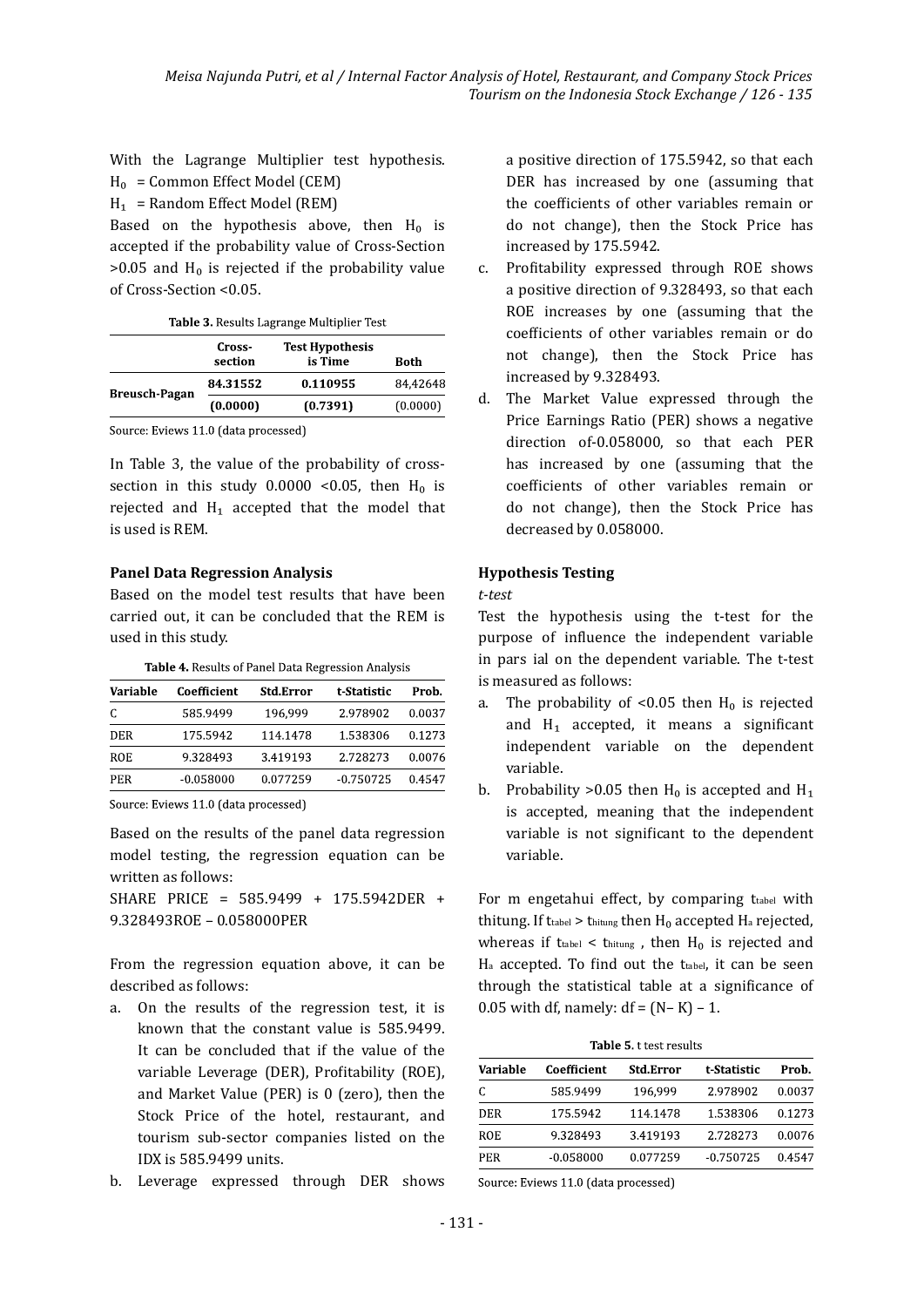Based on table 5, the results of statistical data processing using the Eviews 11.0 program, it can be seen that the effect of the independent variable on the dependent variable partially is as follows:

a. Leverage on Stock Price

Leverage expressed in the Debt to Equity Ratio (DER), shows a significance value of  $0.1273 > 0.05$ , then H<sub>0</sub> is accepted and H<sub>1</sub> is rejected so that Leverage is not significant to the Stock Price with a coefficient of 175.5942 and has a thitung < ttabel, namely 1.538306 < 1.98552 (df =  $(98 - 3) - 1 = 94$  and a significance level of 5%) so that  $H_0$  is accepted and  $H_1$  is rejected, meaning that Leverage has no effect on the Stock Price, then the results obtained from this study are Leverage has no significant effect on the Stock Price.

b. Profitability to Stock Price

Profitability which is expressed in Return on Equity (ROE), shows a significance value of 0.0076 < 0.05 then  $H_0$  is rejected and  $H_1$ is accepted so that Profitability is significant to the Stock Price with a coefficient of 9.328493 and has a thitung > ttabel which is  $2.728273 > 1.98552$  (df =  $(98 - 3) - 1 = 94$  and a significance level of 5%) so that  $H_0$  is rejected and  $H_1$  is accepted, meaning that pro�itability has an effect on stock prices, so the results obtained from this study are profitability has a significant effect on stock prices.

c. Market Value to Stock Price

The Market Value expressed in the Price Earnings Ratio (PER), shows a significance value of  $0.4547 > 0.05$  then H<sub>0</sub> is accepted and H<sub>1</sub> is rejected so that the Market Value is not significant to the Stock Price with a coefficient of  $-0.058000$  and has a thitung  $<$  ttabel, namely - 0.750725  $<$  1.98552 (df =  $(98 - 3) - 1 = 94$  and a significance level of 5%) so that  $H_0$  is accepted and  $H_1$  is rejected, meaning that Market Value does not affect stock prices, so the results obtained from this study are Market Value does not significant effect on stock prices.

#### **Test R²**

Test  $R^2$  is done for men ilair great its proportion of the dependent variable (stock price) can describe with all the independent variables (Leverage, Pro�itability and Market Value). Here is the result of  $R^2$ .

The results of the test  $R^2$  seen from the value of Adjusted R-squared. Based on the table above, the number 0.054100 or 5.41% means that the dependent variable, namely Stock Price can be influenced by three independent variables, namely Laverage, Pro�itability, and Market Value of 5.41% while the remaining 94.59% is influenced by other factors outside the research model.

#### **Discussion**

#### *The Effect of Leverage on Stock Prices*

In the results of the regression analysis, these results indicate that Leverage with Debt to Equity Ratio (DER) has no significant effect on stock prices. Thus the first hypothesi  $(H_1)$  of this study was rejected. The DER has no effect on stock prices because there are 2 thoughts taken by investors. First, investors can think that a company that has a large DER can cause losses for investors. Second, investors may think

Table 6. Coefficient of Determination Test  $(R^2)$ 

| R-squared                 | 0.083355 | Mean dependent var | 137.3126 |
|---------------------------|----------|--------------------|----------|
| <b>Adjusted R-squared</b> | 0.054100 | SD dependent var   | 362.7292 |
| <b>SE</b> of regression   | 353.1399 | Sum squared resid  | 11722529 |
| <b>F-statistics</b>       | 2.849277 | Durbin-Watson stat | 2.157940 |
| Prob(F-statistic)         | 0.041597 |                    |          |

Source: Eviews 11.0 (data processed)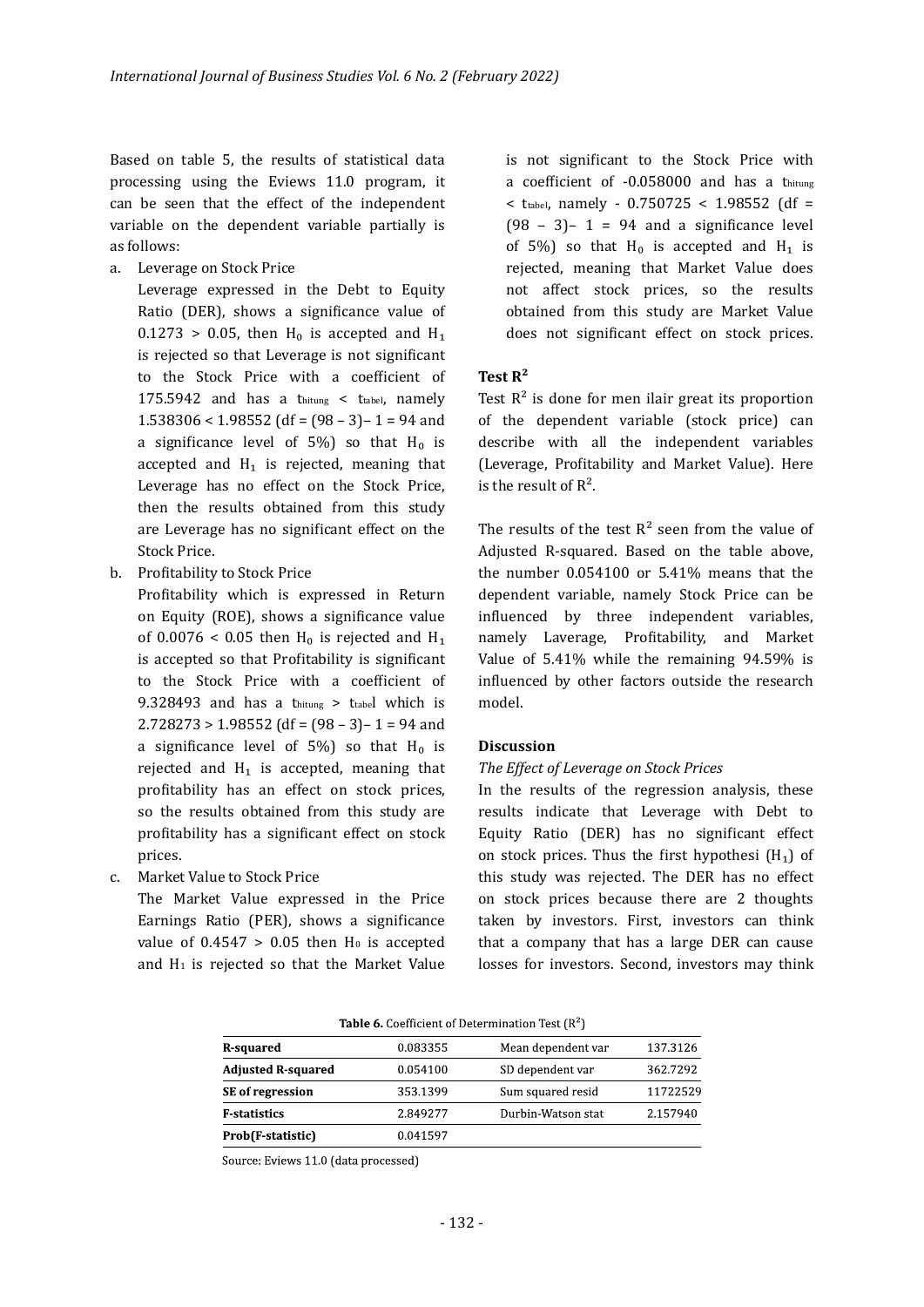that debt owned companies can be utilized for perken embangan. The company needs a lot of operational capital which cannot be affected only by the company's equity. The results of the study explain that the increase and decrease in leverage during the study period has no effect on the company's stock price. This is related to how much equity the company hotels, restaurants and tourism-�inanced by debt, me njelaskan that companies me mpunyai debt load more and will return the resulting company will be used to pay off debt �irst. This shows that the higher the leverage, the more use of company equity financed by third parties, so that it reflects that the company will have poor performance, then it will not affect the decline in the company's stock price.

The results of this study are supported by previous research conducted by Astin Sulistyanie and M. Bayu Aji Sumantri (2020), Aty Herawati and Anggar Setiadi Putra (2018), Diko Fitriansyah Azhari, Sri Mangesti Rahayu, and Zahroh (2016), Dwi Meilvi Savina, Safaruddin, and Yuliana (2020), Greydi Razzaq, Ediwarman, and Desmintari (2021), and Martina Rut Utami and Arif Darmawan (2019) who stated that Leverage (DER) had no significant effect on stock prices.

#### *The Effect of Pro�itability on Stock Prices*

The results of the regression analysis indicate that profitability with the Return on Equity (ROE) proxy has a signi�icant effect on stock prices. Therefore, the second hypothesis  $(H<sub>2</sub>)$  of the study is accepted. The direction of the relationship between profitability variables and stock prices is positive, meaning that when ROE decreases, the company's stock price decreases, while when the company's ROE increases, the company's share price also increases. ROE is one of the benchmarks for investors in the company's success in managing equity effectively and efficiently. The results of the study explain that the increase or decrease in profitability in the study period affects the company's stock price, if hotel, restaurant and tourism companies get maximum pro�it, it can affect the increase in the company's stock price. The phenomenon of this can be established because the increase in net pro�it generated equity could be me nghasilkan positive signal for investors because the company can utilize its own capital effectively and efficiently in generating profits so that enterprises can create con�idence for investors.

The results of this study are supported by previous research conducted by Ni Putu Alma Kalya Almira and Ni Luh Putu Wiagustini (2020), Budiyono (2019), Diko (2016), Dwi Meilvisavita (2020), Greydi (2021), Hendra (2017), Jaqualine (2016), Karnawi (2017), M. Aryo (2018), Nita (2016), Raga (2020) and Yuli (2019) stated that Profitability (ROE) has a significant effect on Stock Prices.

#### *Effect of Market Value on Stock Prices*

The results of the regression analysis indicate that the Market Value with the proxy Price Earnings Ratio (PER) has no significant effect on stock prices. Based on the third hypothesis  $(H_3)$  this study was rejected. The ups and downs of the stock prices of hotel, restaurant and tourism companies have nothing to do with the company's state in the market. Another trigger is that it can be caused by current external market conditions and relevant news.

The results of this study are supported by previous research conducted by Aty Herawati and Angger Setiadi Putra (2018), Budiyono Suryo and Budi Santoso (2019), Hilmi Abdullah and Antung (2016), Intan Saridian Dewi and Sri Utiyati (2017), Raga Syanaka, Sugianto, and Ardhiani Fadila (2020), and Yuli Anwar and Lia Rahmalia (2019) who stated that the Market Value (PER) had no significant effect on the Stock Price.

### **CONCLUSION AND RECOMMENDATION**

From the discussion and explanation of the hypothesis with panel data regression, it can be concluded that Leverage and Market Value have no significant effect on stock prices in hotel, restaurant, and tourism companies listed on the Indonesia Stock Exchange (IDX) for the 2018-2020 period and pro�itability has a positive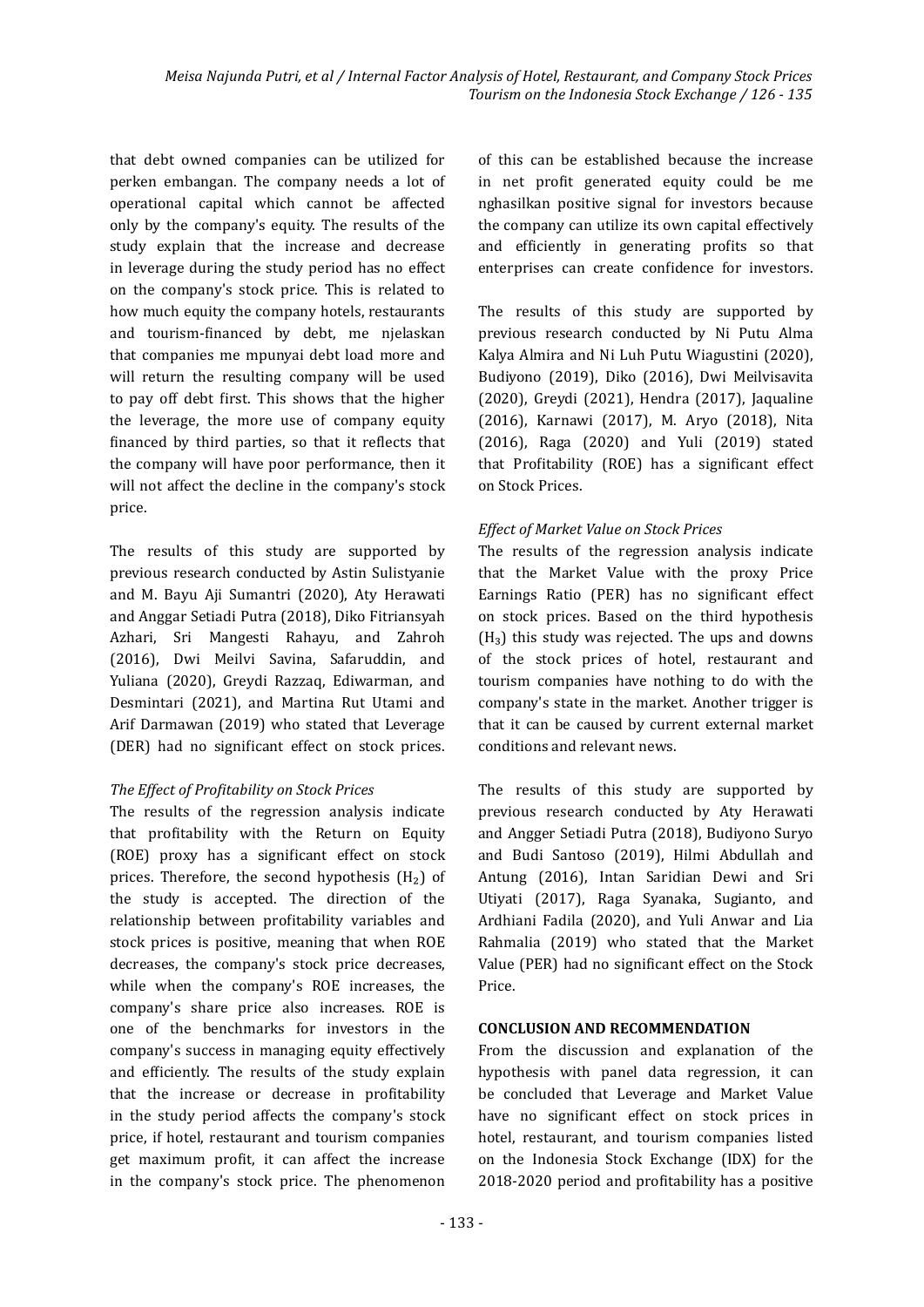effect. and significant to share prices in hotel, restaurant and tourism companies listed on the Indonesia Stock Exchange (IDX) for the 2018-2020 period.

There are several limitations that allow it to influence the results of the study, including some companies that do not publish financial statements consecutively during the research period, so there is a lot of empty data, while this study only uses Leverage, Profitability,

and Market Value ratios that do not. can describe the overall condition of the company, and this study only analyzes internal factors. Therefore it disara were playing for the next researcher to be able to use population seta other variables and also mempe rpanjang study period. While for investors are advised me mperhatikan in consideration of profitability ratios and see information about the company's �inancial statements before melalukan investasi.

#### **REFERENCES**

- Abdullah, H., Seodjatmiko, & Hartati, A. (2016). Pengaruh EPS, DER, PER, ROA, dan ROE Terhadap Harga Saham Pada Perusahaan Tambang Yang Terdaftar di BEI Untuk Periode 2011-2013. J*urnal Ekonomi Dan Bisnis, 9*(1).
- Almira, N. P. A. K., & Wiagustini, N. L. P. (2020). Return on Asset, Return on Equity, Dan Earning Per Share Berpengaruh Terhadap Return Saham. *E-Jurnal Manajemen, 9*(3), 1069. https://doi.org/10.24843
- Anwar, Y., & Rahmalia, L. (2019). The effect of return on equity, earning per share and price earning ratio on stock prices. *The Accounting Journal of Binaniaga, 4*(01), 57. https://doi.org/10.33062/ ajb.v4i01.360
- Ari�in, M. A., & Puspita, S. (2018). *Faktor Fundamental Internal dan Eksternal Terhadap Harga Saham LQ45. Jurnal Akuntanika, 4*(2).
- Ari�in, N. F., & Agustami, S. (2016). Pengaruh Likuiditas, Solvabilitas, Pro�itabilitas, Rasio Pasar, dan Ukuran
- Perusahaan Terhadap Harga Saham (Studi Pada Perusahaan Subsektor Perkebunan Yang Terdaftar Di Bursa Efek Indonesia Tahun 2010-2014). *Jurnal Riset Akuntansi Dan Keuangan, 4*(3), 1189–1210. https://doi.org/10.17509/jrak.v4i3.4673
- Azhari, D. F., Rahayu, S. M., & Z.A, Z. (2016). *Perusahaan Properti Dan Real Estate Yang Go Publik Di Bursa Efek Indonesia. Jurnal Administrasi Bisnis, 32*(2), 1–5.
- Budiyono, & Santoso, S. B. (2019). The Effects Of EPS, ROE, PER, NPM, and DER On The Share Price In The Jakarta Islamic Index Group In The 2014-2017 Period. *Jurnal Manajemen Bisnis, 10*(2). https://doi.org/10.18196/mb.10177
- Cahyani, N., & Winarto, H. (2017). Pengaruh Return On Equity , Earning Per Share dan Debt To Equity Terhadap Harga Saham. *Jurnal Manajemen Bisnis, 5*(2).
- Hertina, D., Sobari, & Sari, D. P. (2020). Stock Price Impacts Of Debt To Equity Ratio, Return On Assets, Dividend Payout Ratio And Earning Per Share At The Sector Of Trade, Service And Investment. *Palarch's Journal Of Archaeology Of Egypt/Egyptology, 17*(5), 999–1007.
- Hongkong, H. (2017). The Effect Of Earning Per Share and Return On Equity On Stock Price (Study On Listed Banks). *ACCOUNTABILITY, 6*(2), 20. https://doi.org/10.32400/ja.24807.6.2.2017.20-25
- Kamar, K. (2017). Analysis of the Effect of Return on Equity (Roe) and Debt to Equity Ratio (Der) On Stock Price on Cement Industry Listed In Indonesia Stock Exchange (Idx) In the Year of 2011-2015. *IOSR Journal of Business and Management, 19*(05), 66–76. https://doi.org/10.9790/487x-1905036676
- Meyliana, V. (2018). *PENGARUH PROFITABILITAS, NILAI PASAR, SUKU BUNGA, DAN INFLASI TERHADAP HARGA SAHAM*.